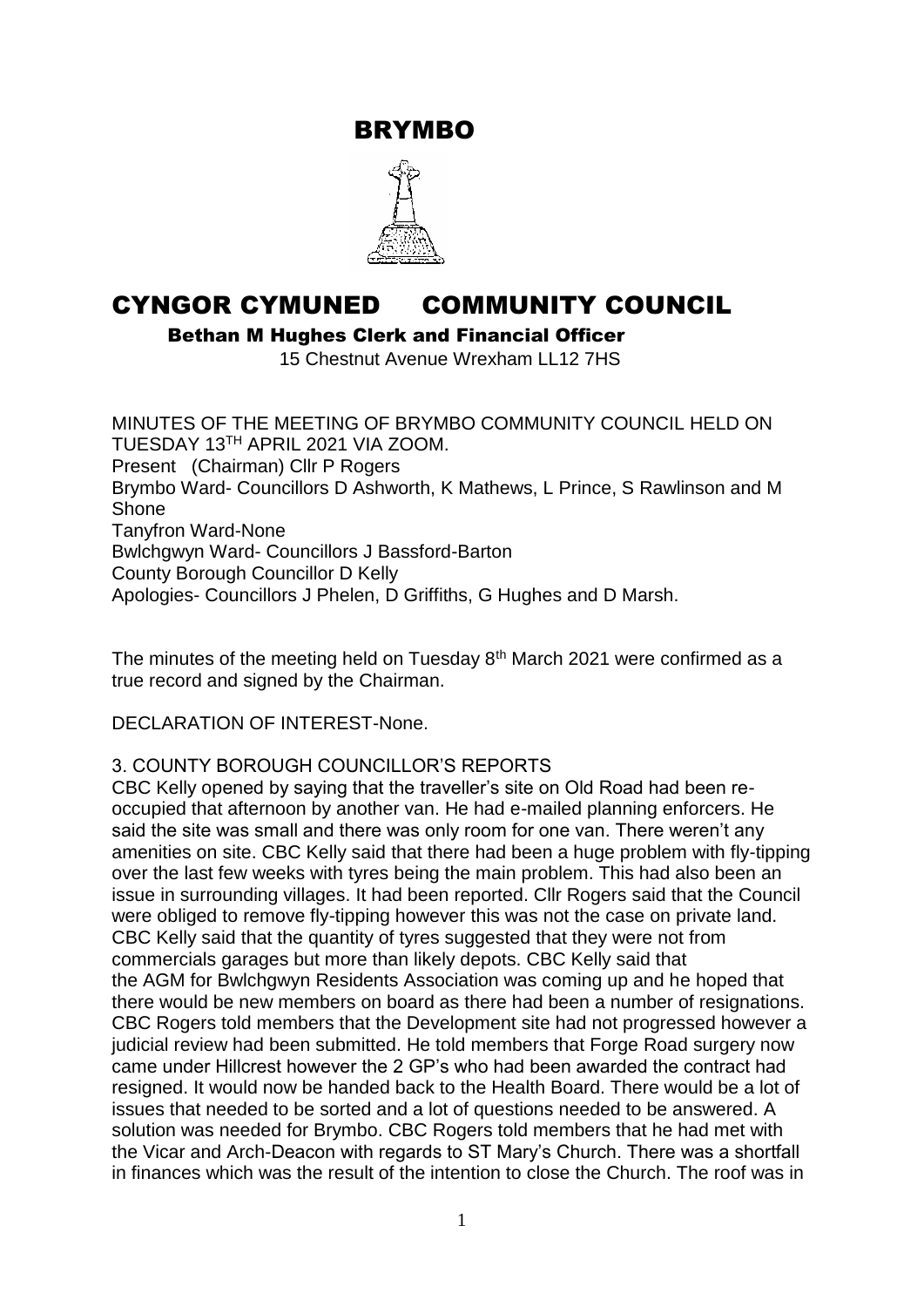need of repair. CBC Rogers requested a full report on the condition of the roof. He told members there was sufficient interest in keeping the Church open. He said he would be meeting them again in a few weeks. Cllr Shone said that the Church needed a good tech. wizard who could set up a funding page for the Church. CBC Kelly said that as the Church was a Grade 2 listed building it could not be used for any other purpose. The Chairman asked members if, at the AGM meeting they would be happy to amend the financial regulations with a view to increasing the amount that would be needed before having to obtain 3 quotes. The limit of £7000.00 had been in place for many years and had not increased in line with price increases. Members agreed to discuss this.

#### 4. ROADS

CBC Kelly said that Cefn Road had been re-surfaced. There had also been a drainage problem but this had been resolved.

5. BUS SHELTER SERVICES AND STOPS No further information.

6. PLAYING FIELDS AND PLAYGROUNDS No further information.

#### 7. FOOTPATHS/LIGHTING

The Chairman said that there had been a few problems with Jones Lighting and that he was due to meet with them in the next few days. The CC were still waiting for the new lighting inventory which they had been asking for since the lights had been replaced. He asked that the matter of the Christmas lights be placed on the Agenda for the next meeting.

#### 8. WAR MEMORIAL

The Chairman asked members if they would consider supporting a power supply to the War Memorial before Remembrance Sunday in November. He said he would obtain a quote.

9. PLANNING SINGLE STOREY REAR EXTENSION 8 HEOL OFFA TAN Y FRON P/2021/0229-No observations

ERECTION OF GARAGE PENRHIW OLD ROAD BWLCHGWYN P/2021/0218-No observations

APPLICATION FOR RESERVED MATTERS PURSUANT TO OUTLINE PLANNING PERMISSION P/2020/0059 (ACCESS, APPEARANCE, LANDSCAPING, LAYOUT AND SCALE) ERECTION OF 70 DWELLINGS LAND EAST OF HERITAGE WAY TANYFRON P/2021/0255-No observations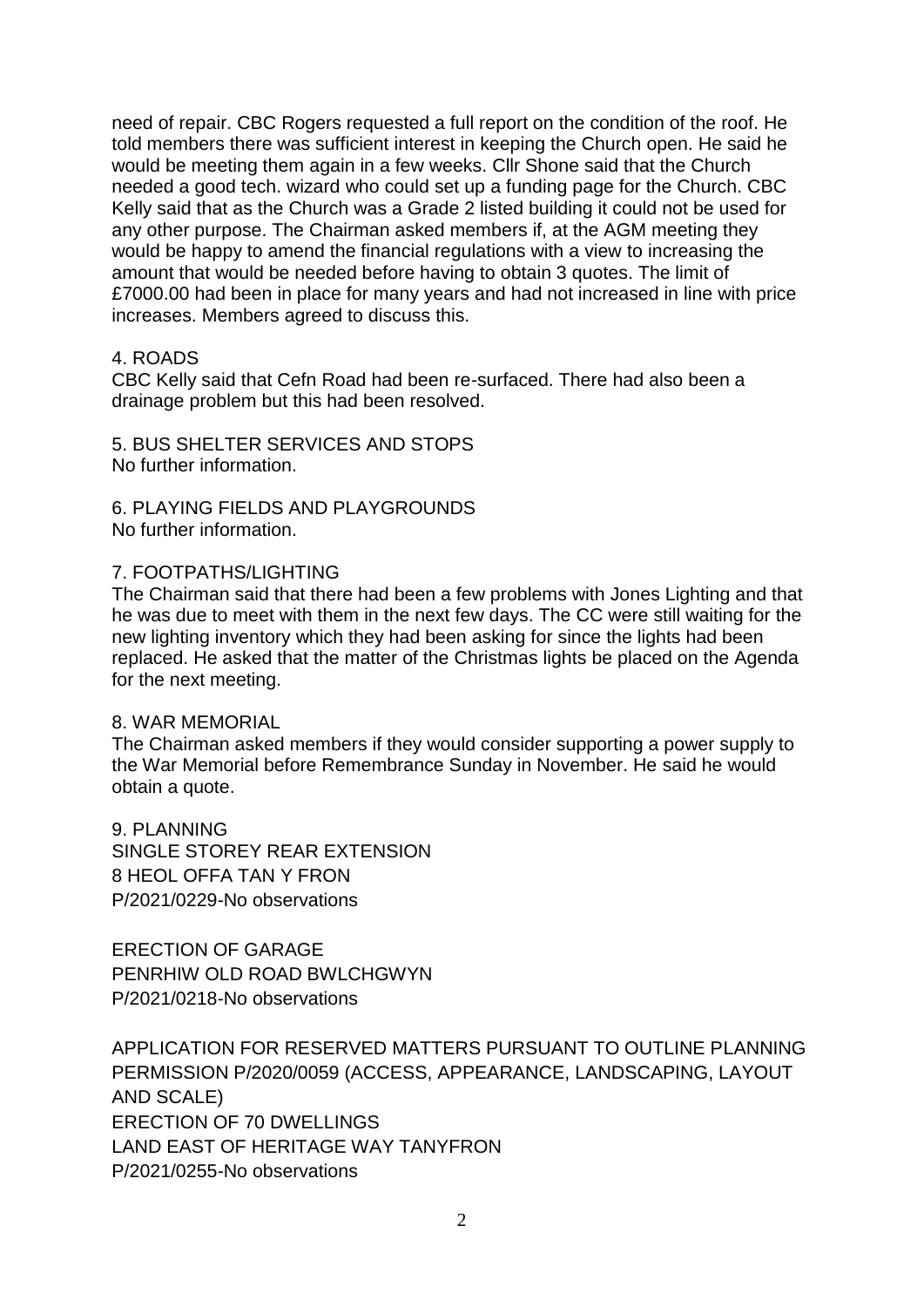# SINGLE STOREY EXTENSION BRYN HEDD OLD ROAD BWLCHGWYN P/2021/0289-No observations

FRONT PORCH EXTENSION 66 CHESHIRE VIEW BRYMBO P/2021/0311-No observations

## 10. INVESTMENT STRATEGY/END OF YEAR ACCOUNTS

The Clerk had previously circulated copies of all income and expenditure for the financial year 01/04/2020-31/03/2021 and also the investment strategy for the year ahead. The Chairman would sign the bank reconciliation and return it to the Clerk ahead of the Internal Audit the next week. The Clerk signed the investment strategy.

## 11. SLA PLAY PROVISION

The Clerk had circulated copies of the SLA between WCBC and BCC for the Play Provision. The Clerk told members that there was no increase in costs for the next financial year. Cllr Bassford-Barton said that there was a great benefit in providing the Play Provision in the three villages. The Chairman told members that WCBC had signed off the container and it would be placed on Cheshire View, hopefully during the next month. Cllr Bassford-Barton proposed and Cllr Prince seconded that the CC fund the Play Provision for the next year. A vote was taken. All were in favour.

# 12. VACANCIES

The Clerk said that an election had not being requested therefore the CC could coopt members. The Clerk had circulated copies of the co-option notices which would be displayed in the villages from Friday 16<sup>th</sup> April 2021.

## 13. BRYMBO ANGLING CLUB

Further to the donation request at the previous meeting for £2500.00, the Chairman, Cllr Ashworth and Cllr Mathews had been to the site to look at what work was needed and speak to members of the Angling Club. . There was damage to the disabled fishing pegs and they needed upgrading. The Chairman said that the existing platforms needed to be extended as they were presently in a place where the water was too shallow to fish. The Chairman asked members if the CC should give a donation to the Club or obtain quotes and get the work done by a contractor. He said that it would enhance the facility. He had obtained a quote for approx. £4000.00. Cllr Prince said that the CC had a duty of care and they should get a reputable contractor to do the work. CBC Kelly said that it was not the job of BCC to undertake the work. The Chairman said that BCC sub-leased the area to the Angling Club. The Clerk and Chairman checked the content of the lease. There was nothing specific in it as to the responsibility of the upkeep of the area. The Chairman said that as the CC legally sub-leased to the Angling Club we could be liable. The Chairman said he would like to obtain another quote. Cllr Rawlinson proposed and Cllr Mathews seconded that another quote be obtained and brought to the next meeting. A vote was taken. All were in favour.

# 14. LITTER PICKING